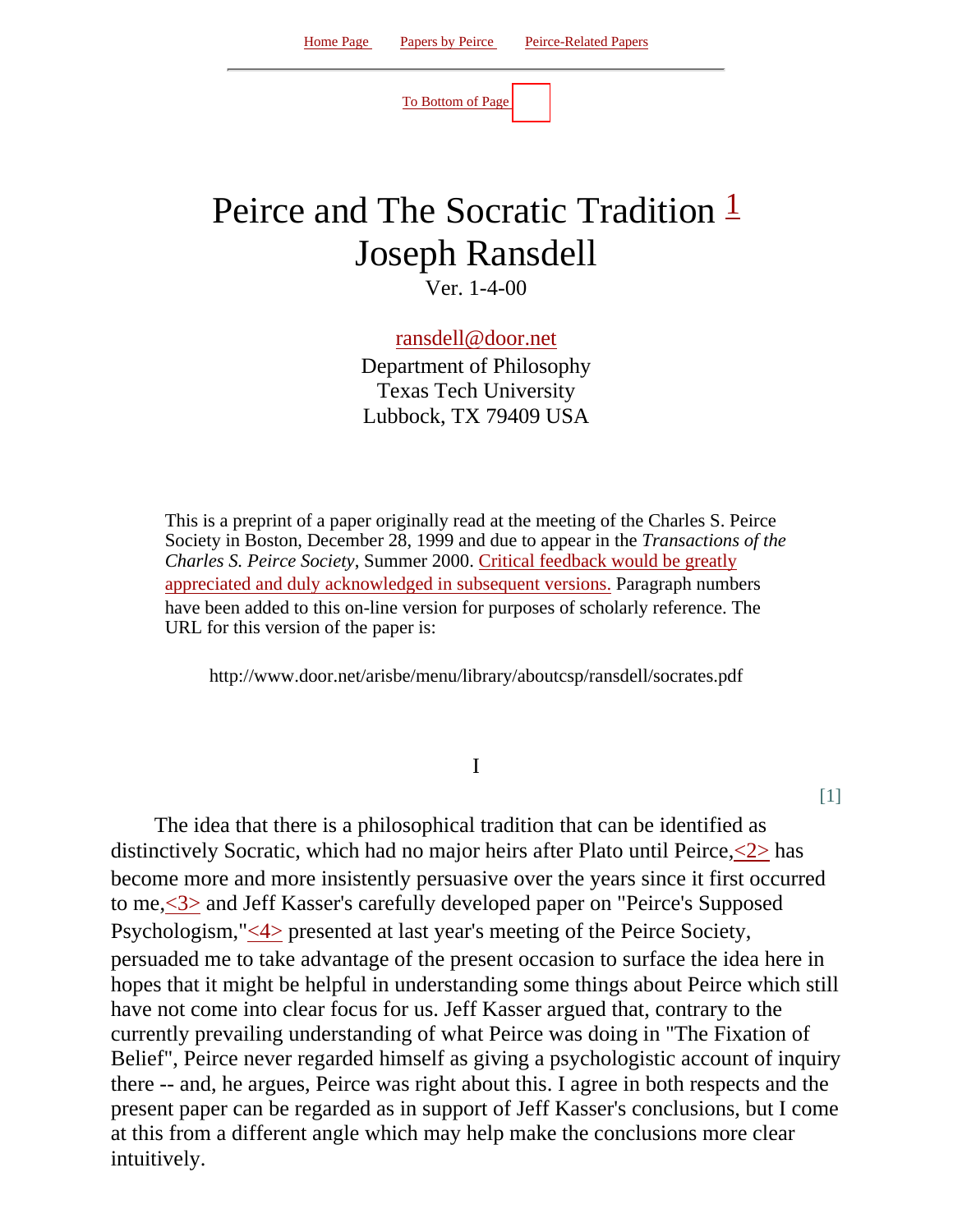I think it is important to understand the Fixation paper and its companion piece "How to Make Our Ideas Clear" better than we commonly do at present since those two papers -- actually one paper in two parts -- are by far the most widely read and reprinted of Peirce's papers and provide the *locus classicus* of pragmatism. And, beyond that, they are important as providing an approach to logic, philosophy of science, and theory of human understanding generally which contrasts favorably with the currently prevailing approaches to these fields. This can be seen most readily in philosophy of science, where the currently prevailing approach shows clear signs of having run its course in virtue of its inability to give a plausible account of the obvious success of the hard sciences in response to the sceptical attacks on the rationality of the sciences which Paul Feyerabend's criticisms in particular have engendered. Feyerabend's critique -- which brought into focus the sceptical significance of much prior discussion in philosophy of science going back to the turn of the century -- is especially important both because of its influence and because it makes obvious the assumption that has made scepticism inevitable, namely, that philosophy of science is wedded to a criterial epistemology with the task of playing the role of watchdog in relation to the claimed and accepted results of the sciences, which are to be assessed in terms of criteria or standards that such results must measure up to if they are to be regarded as logically acceptable as scientific findings. These are of course criteria of method, concerning the derivation of the accepted results. When Feyerabend argued persuasively that there is no general method that can be identified in a plausible rational reconstruction of actual scientific procedures which terminate in acceptance of results, he produced, in effect, a *reductio ad absurdum* of the epistemological conception of philosophy of science, though it is not commonly regarded as that because no alternative conception of its task is recognized as a viable possibility. I am especially concerned with understanding the Peircean approach as a viable and more satisfactory alternative to the usual epistemological approach, and I think that a recognition of the Socratic tradition, with which Peirce's thought has fundamental affinities, can be helpful in that respect.

<span id="page-1-0"></span> The aim is to induce a shift in perspective on Peirce and what he was doing. Peirce was a radical thinker, attempting to re-think and re-establish logic at the most fundamental level, and it is appropriate to go back to the beginnings of logic in the West to understand what this means. The Aristotelian account of the syllogism, important as it is, does not provide the basic problematics needed to understand Peirce's enterprise nor, in my opinion, is this to be found in Aristotle's conception of science, but must be sought earlier[.<5>](#page-13-1) I believe that Socrates, as known through Plato, is the resource wanted, and I try here both to make a start on developing this more radical understanding and to convey a hint of how it might pay off intellectually to do so. I don't pretend to anything more than being suggestive here, but suggestions can sometimes be as useful as demonstrations, and are perhaps more appropriate in an oral address than are the latter, assuming they are not mere momentary enthusiasms but express some sustained concern, as the

[3]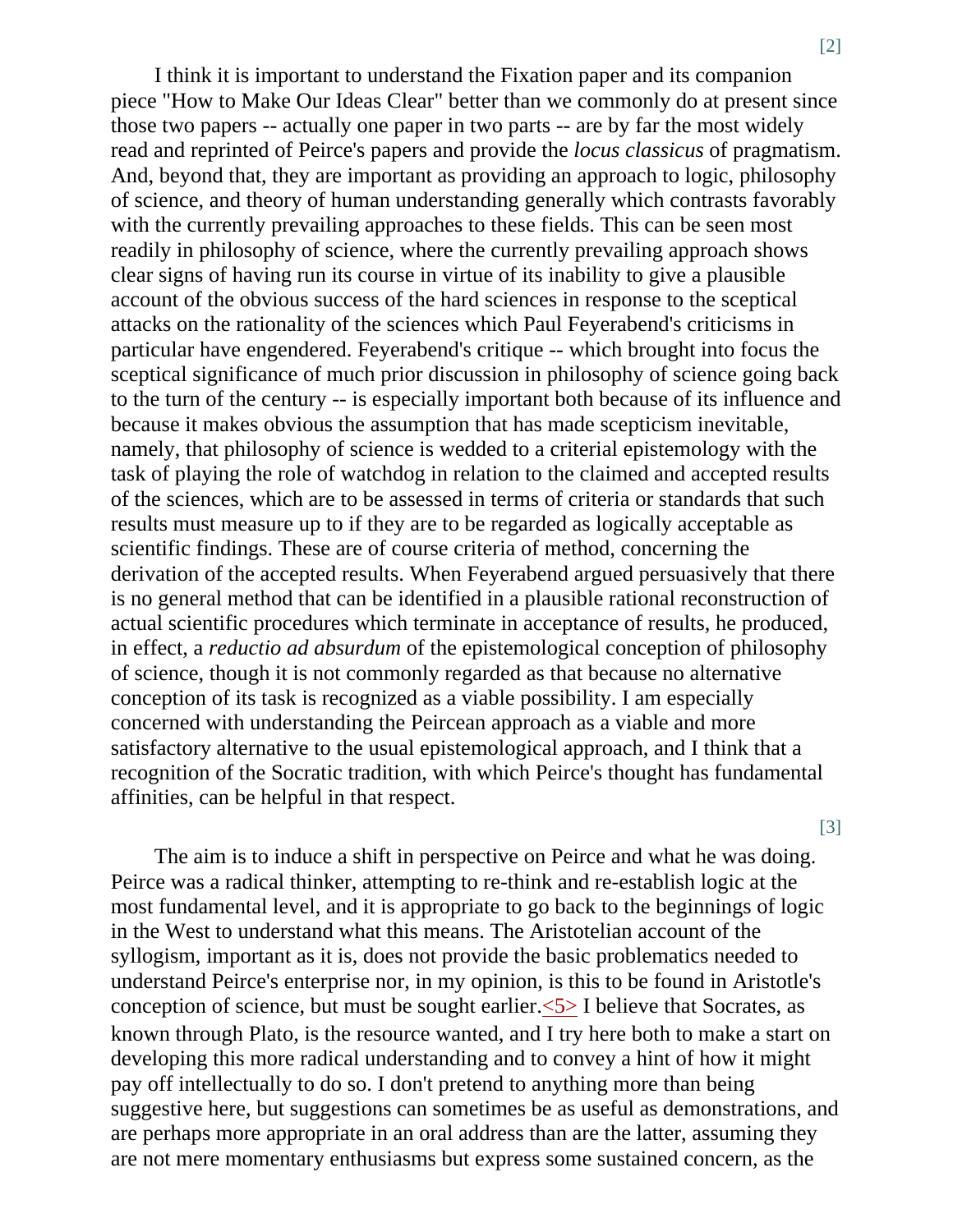I will begin with a sketch of the conception of the Socratic tradition, provide some brief explanation of how Peirce's philosophy correlates with this systemically, and conclude with an indication of how philosophy of science can address the sceptical challenge from this perspective to illustrate how this relates to current concerns in philosophy.

II

 The starting point for understanding the Socratic tradition is with the sort of wisdom to which Socrates lays claim in the *Apology.* This remarkable document could function as a sort of charter document for the Socratic tradition, and the fact that we commonly regard its philosophical content as negligible is a measure of the extent to which the Socratic tradition itself does not come into focus for us as a substantive philosophical project. Now, the key to understanding what Socratic wisdom is does not lie in the exact wording of the verbal formulation of it as a confession of ignorance -- which is fortunate since what he says there is frequently represented poorly in translation -- but rather in attending closely to the context and circumstances in which this is said. Socrates does not say, for example, that he knows that he doesn't know anything -- a common mistranslation which has a charmingly paradoxical air to it but which reduces the idea to the cognitive level of a Zen koan (a communicative form used to shut down rather than encourage further thought) -- nor does he say that he knows what he does and doesn't know, which imputes to him the view which is exhibited in the *Charmides* dialogue as at the root of the thinking of the tyrant Critias, which Socrates shows in that dialogue to be empty of content. What he says is that he doesn't think that he knows what he doesn't know[,<6>](#page-13-2) which, understood in context, means that although he does indeed lay claim to an understanding which can legitimately be called "wisdom" ("*sophia"*), it is not the kind of wisdom which others mistakenly claim to have owing to their failure to realize that what they suppose wisdom to be is actually an understanding of the sort which only a god could have. Socratic wisdom is an understanding based on the recognition of that mistake, which is to say that it is based on recognizing the impossibility of taking the god's eye view of things[.<7>](#page-13-3) The Socratic tradition can perhaps fairly be characterized overall as the tradition in philosophy that concerns itself chiefly with working out the basis and implications of that incapacity. In Peirce, this aspect of the Socratic tradition appears overtly in several forms, e.g. in the denial of "intuition" (thus in his anti-foundationalism) and in his fallibilism.

[6]

<span id="page-2-1"></span><span id="page-2-0"></span> We are apt to miss the force of Socrates' claim to being an Apollo-endorsed practitioner of human wisdom, which was not a statement of personal humility and obviously was not regarded as such by the 501 jurors who tried his case. The word "*Sophia*" is a craft term -- *sophia* is a know-how -- and the basis for referring to

[5]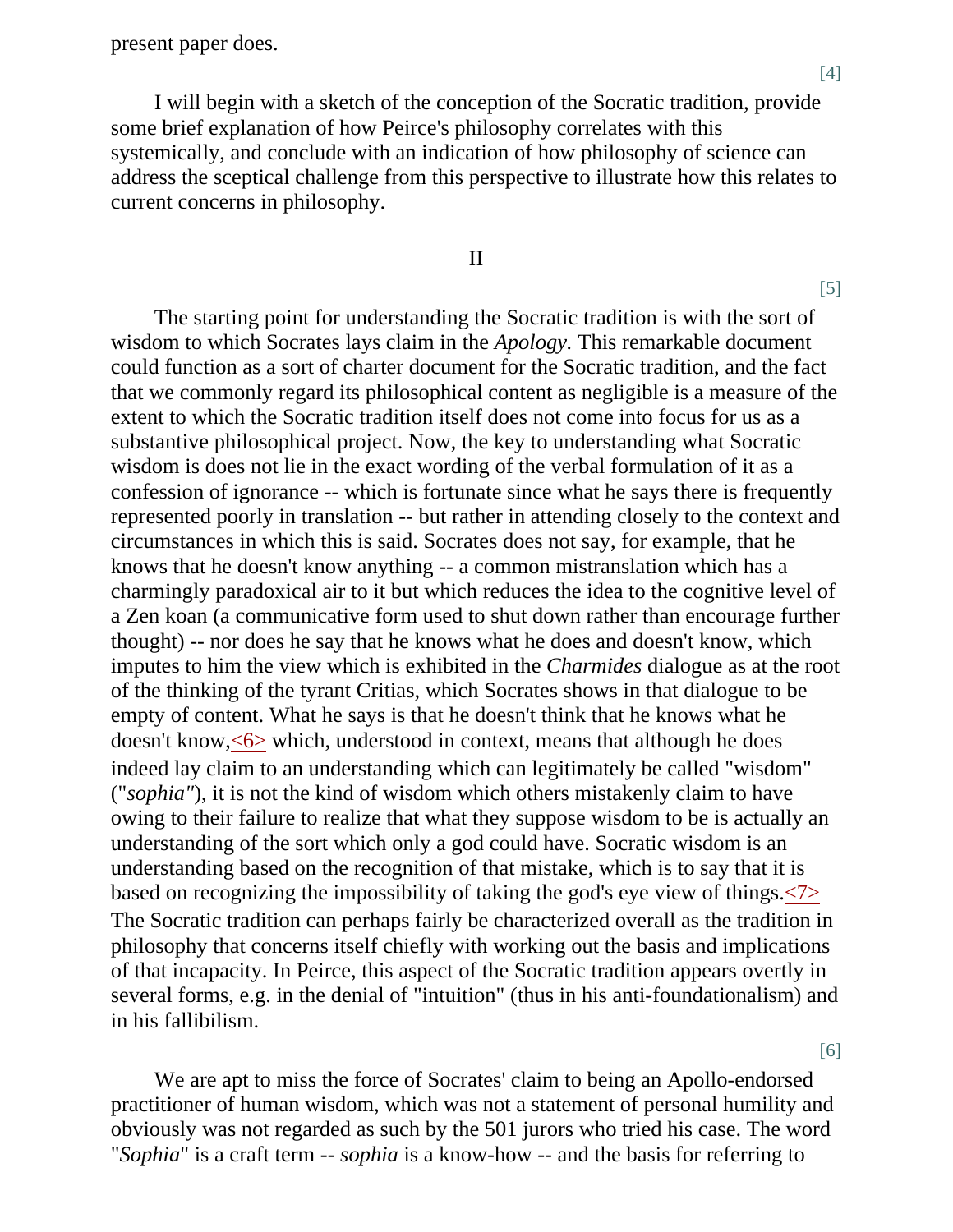someone as having wisdom was that they were or purported to be masters of a craft of the *logos* dedicated to the sort of understanding required for human beings to flourish. Thus the word "*sophia*" and its cognates was commonly regarded as applicable not only to the work of the traditional seven sages, whose talent for *logos* enabled them to create the founding constitutions of their cities in discourse, but was also applied to the work of the poets, rhapsodes, and playwrights, to the variety of remarkable individuals we call the "Pre-Socratics" (including the Pythagoreans and other mathematicians who cultivated math as a spiritual discipline), and of course to the Sophists as well, from whom Socrates is especially concerned to distinguish himself. Socrates' first major move in his statement in defense of his life was thus to make the audacious claim that he was not merely deserving of being identified as a person with *sophia*, but was, at the time of his discovery of his vocation, at least, the only person then living who could lay rightful claim to it.

<span id="page-3-0"></span> Plato clearly believed that this was indeed so, and I suggest as a heuristic strategy that all of Plato's work can profitably be understood as devoted to the attempt to preserve and extend this practice as a tradition by establishing a place for it within the emerging writing-based culture, which he believed -- with reason -- to be hostile in tendency to the values of the dialogical communication the historical Socrates had attempted to raise to the level of a critical and self-controlled craft[.<8>](#page-13-4) In my reading of the dialogues, Platonism is not a special doctrine about the ontology of "forms": on the evidence of the texts, Plato was as uneasy as most of us are about what *exactly* to make of the ontological status of predicative content, though he had no more doubt about the *reality* of it than, say, Aristotle -- or Peirce -- did. In this reading, Platonism is best understood as the attempt to discover the presuppositions of the practice of Socrates' dialectical craft (the "forms" have whatever reality and ontological status that requires), to explore the possibilities of its development beyond the basic aporetic and hypothetico-deductive method which is its Socratic kernel, and to carry philosophy as a communicational practice forward into the era of increasing dependence on writing by representing it iconically in drama shaped by pedagogical ends. For Socrates and Plato, as for Peirce, philosophy is logic first and metaphysics only subsequently.

[8]

[7]

 Now, for a Greek of that time a god is, first of all, an immortal being superior in power to humans, and for Socrates in particular this meant also an unchanging being, whose understanding can therefore only be perfect (complete) and unfailing -- infallible -- precisely because unchanging. In contrast, human understanding is essentially temporal and of the nature of a process because understanding is a form which *psyche* takes, and *psyche* is the life in a living being, which is essentially of the nature of a process. Since *psyche* is constantly in process it is always imperfect in the sense of incomplete, and it is fallible because it is constantly changing in content and requires constant effort to maintain its integrity as a process: its coherence and self-identity across time. Since it requires a discipline of corrective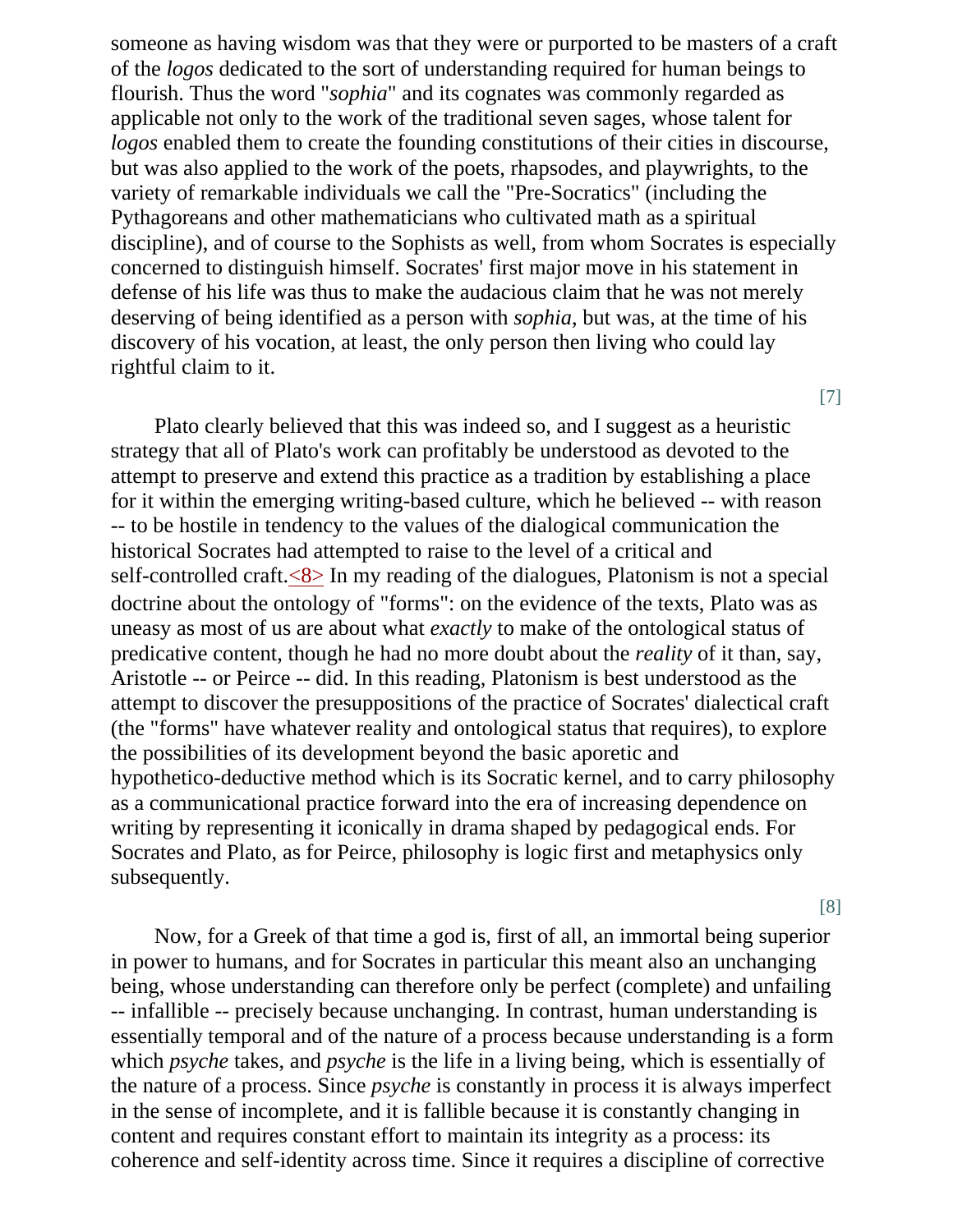effort, it is intrinsically normative. The following passage from the *Symposium*, elucidating the Eleusinian mystery doctrine, taken together with the description in the *Phaedrus* dialogue of *psyche* as self-changing and thus essentially unending, should make it clear to those acquainted with Peirce's semiotic that the conception of *psyche* in the Platonic dialogues is comparable to if not identical with Peirce's conception of the semiosis process, which is autonomous in the sense that signs generate their own interpretants (interpretation is observation of meaning already available potentially in the sign), and is frequently referred to by Peirce as "psychical":

Mortal things seek as best they can to be immortal, and the only way they can do this is by reproduction, which replaces the old with the new, thus making it possible to describe ever-changing life as nevertheless the same life, as when one is said to be the same person from childhood through old age, even though one does not have the same properties as before. For one is continually becoming a new person while at the same time losing parts of oneself as well -- hair, flesh, bones, blood, and the elements of one's body in general. And this is true as regards the psyche, too, where none of our ways or habits, opinions, desires, pleasures, pains, or fears ever really remain the same: for as some come into existence, others perish. And more astonishing yet, as regards our knowledge, not merely does some of it come into existence while other elements of it perish, so that in what we know we never stay the same person, but the same is true for every particular instance of knowledge. The reason we must keep practicing our skills [of understanding] through regular exercise of them, for example, is that our knowledge is constantly departing through forgetfulness and the exercise substitutes something fresh in place of that which departs and so preserves our knowledge in such a way as to make it seem the same. Every mortal thing is preserved in existence in this way only: not by staying exactly the same forever but by replacing the old with the new, which is a semblance of what it replaces. The immortality of the immortals (i.e. the gods) is very different. (Plato, *Symposium* 207d)

 In context, the diagnosis of the basic confusion of the human and the divine which is implicit in this is that we mistakenly act as if the human function of ideals -- the gods, the "forms" -- that give us direction in life is to attract us to them in such a way that we will, ideally, become simply identical with them. But this is the category mistake the moth makes when, attempting to live in the light of the flame, it finally dives directly into it and is consumed. Category mistakes can be fatal! The gods -- the ideals, the forms -- are not alive in the way *psyche* is alive and simply becoming identical with a form cannot be the goal of *psyche*. The function of the forms (ideals, gods) is to motivate and inform *psyche*, to enlighten us by enlightening the world we are trying to understand, not to consume us. But consume us they will -- turning us first into tyrants (the delusion of being godlike)

[9]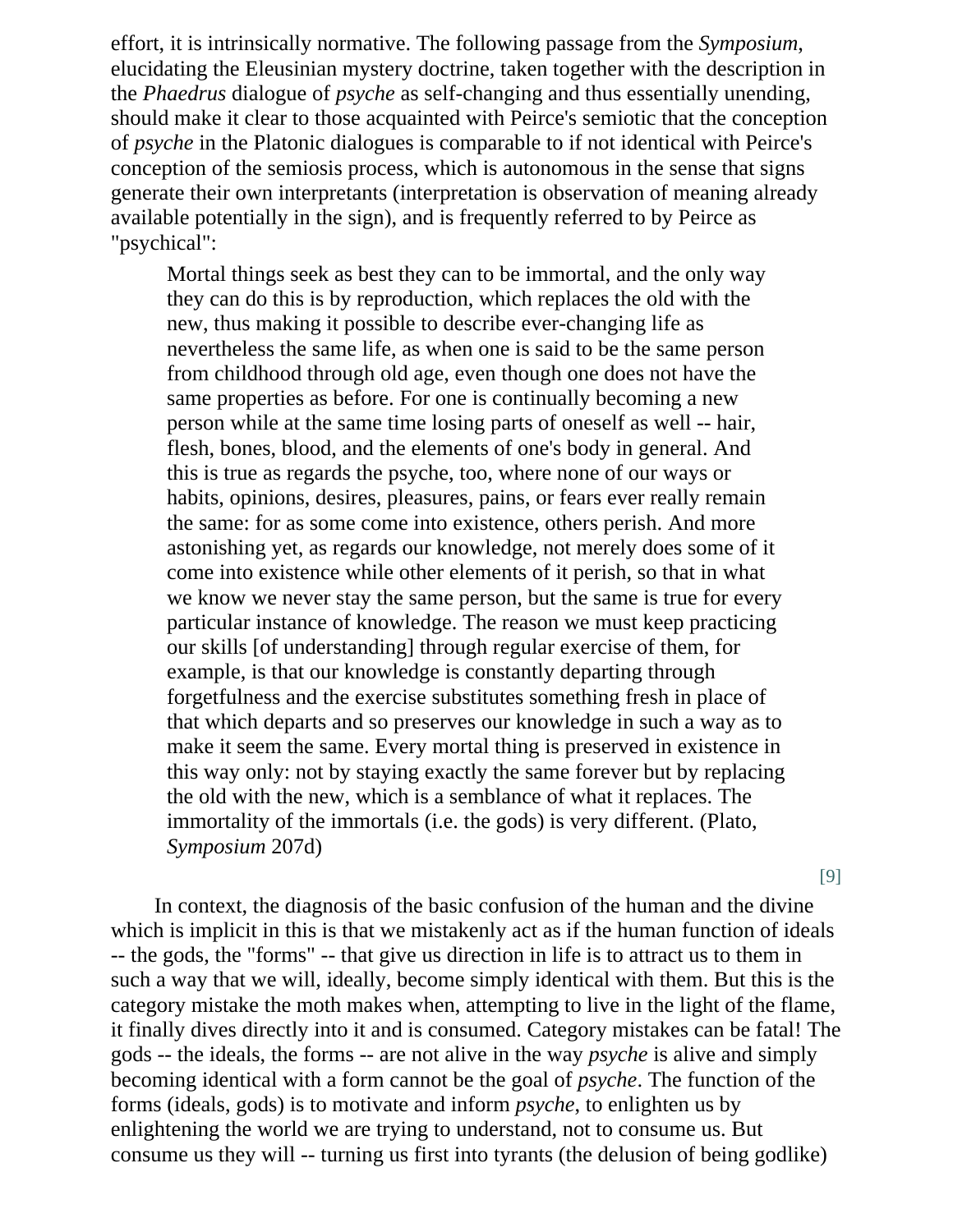then into nothing -- if we do not learn how to keep our distance while nevertheless somehow maintaining a proper relationship to them. Speaking logically rather than poetically, this is the problem of understanding predication and its relationship to reference: predication is what informs us to our profit insofar as we recognize in practice the need to maintain proper reference and we develop and exercise the skills for doing so effectively.

[10]

 According to the passage from the *Symposium* quoted above, life is a process the integrity of which is constituted by constant formal replication which keeps it in form, and in the case of distinctively human life the special form the life process takes is given by *logos*, which is a power of selection and gathering or collecting of things -- synthesis or summation -- in and through discourse, which functions like a shuttle weaving together the warp and woof of predicative and referential elements into a tapestry of depiction, an activity which gives order, direction, and re-direction to the course of the life which it informs. The word "*dialogos"* adds to this, through the prefix "*dia*", the idea of proceeding *through* something, hence the idea of a *subject-matter* to be ordered by *logos*. The Greek word for dialectic is cognate with "*dialogos*" and is shorthand for "the dialectical craft" *("hê dialektikê technê"*), which was commonly used in the sense of "the conversational art." Socrates' claim was to have discovered the true conversational *technê*, and his theory and practice of that craft, together with Plato's reflective presentation of the Socratic theory and practice, marks the beginning of the logical tradition to which Peirce belongs: the Socratic tradition.

 Had it not been for the formal work of Aristotle, the Stoic logicians, Kant, Boole, and DeMorgan, Peirce doubtless could not have reconceived and generalized the principles of logic as he did and been able to arrive finally at his own conception of logic as semiotic. But there is a core of ideas in Peirce's understanding of what logic is which is similar to the core ideas implicit in the practice of Socratic dialectic, and these ideas are not available in Aristotle or in the thinking of any of the other formalists who developed logic after Socrates and Plato, as far as I can see. < 9>

[12]

[11]

<span id="page-5-1"></span><span id="page-5-0"></span> In its origins Socratic dialectic probably developed as a modification of practices of eristic dispute that made use of the *reductio* techniques of the mathematicians, perhaps as especially modified by the Parmenidean formalists.[<10>](#page-14-0) Socratic dialectic differs importantly from the earlier argumentation, though, in at least two major respects, *first*, by conceiving of the *elenchic* or refutational aspect of the argumentation not as a basis from which one could then derive a positive conclusion either as the contradictory of the proposition refuted, as in *reductio* argumentation, or by affirming the alternative because it was the sole alternative available, but rather as inducing an *aporia* or awareness of an impasse in thought: subjectively, a bewilderment or puzzlement. *Second*, it differs also by using the conflicting energies held in suspense in the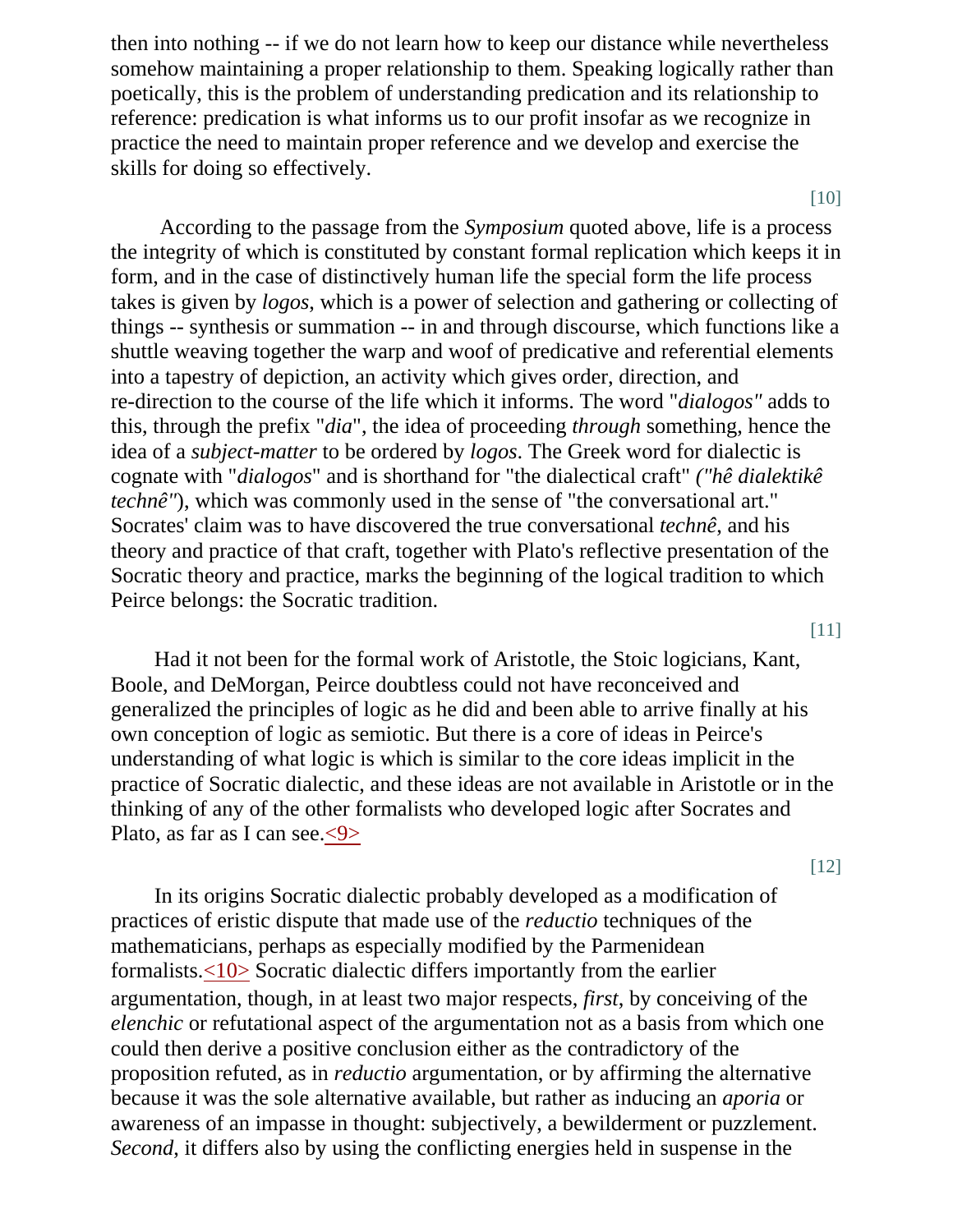First, as regards the inducing of the *aporia*, which was always the initial aim of Socratic argumentation, what made this possible was the requirement that the argumentation that generates the elenchus or refutatory moment be *sincere*, such that one finds oneself actually asserting both of the contradicting elements at once: the Socratic *aporia* is not merely a contradiction but a *self*-contradiction, which actually precludes refutation where it occurs since in refutation the refuted element drops out whereas the *aporia* depends on it *not* dropping out but maintaining itself in opposition to what supposedly refutes it. But what is sincerity? For present purposes all that we need to understand is that the sincerity requirement supposes that what is asserted or put forth expresses a real conviction on the part of the asserter, so that in the event of a self-contradiction in assertion there is a corresponding opposition of intention or tendency to action that makes it impossible for the self-contradicting asserter to act in respect to the subjectmatter in either of two conflicting ways until such time as the conflict in intention is resolved. (Peirce's account of the matrix of inquiry in the Fixation article is the obvious analogue.)

[14]

 The commitment to *truth* manifests itself as essential in inquiry at a rudimentary level here in the refusal to resolve the problem of contradiction and the corresponding paralysis of conflicting intent simply by deciding arbitrarily that there are really two things there instead of one. Deciding that there are two will formally eliminate the contradiction and release both of the conflicting actions at once -- which can now be directed at what are now regarded as being logically different objects -- and end the tensions constitutive of the aporetic state. Formally, that is always possible, but at the possible expense of the object and/or the agent, in case the object really is one thing and not two, since at least one of the responses will be inappropriate in the situation in that case. The commitment to truth thus shows itself at this rudimentary level in respect for the integrity of the object or subject matter, which is treated as being something *real* about which there are conflicting opinions, rather than as a merely fictional or fabricated object which can be split into as many different objects as is convenient for the elimination of the conflicts. $\langle 11 \rangle$ , $\langle 12 \rangle$  Thus although truth is itself a logical conception, the *commitment* to truth is moral in that it involves a choice to respect or not respect the integrity of the object[.<13>](#page-14-3)

[15]

<span id="page-6-1"></span><span id="page-6-0"></span> The *second* point of difference between Socratic dialectic and earlier forms of disputational argument which involve formal refutation is that the *aporia* functions here in the service of inquiry, which is possible as an activity through the willingness to tolerate the aporetic state for so long as is necessary for further elements to be introduced into the aporetic situation and set in relationship to the rest in such a way that a solution to the problem is arrived at, regardless of how long that might take. I speak of being "willing to tolerate" the aporetic state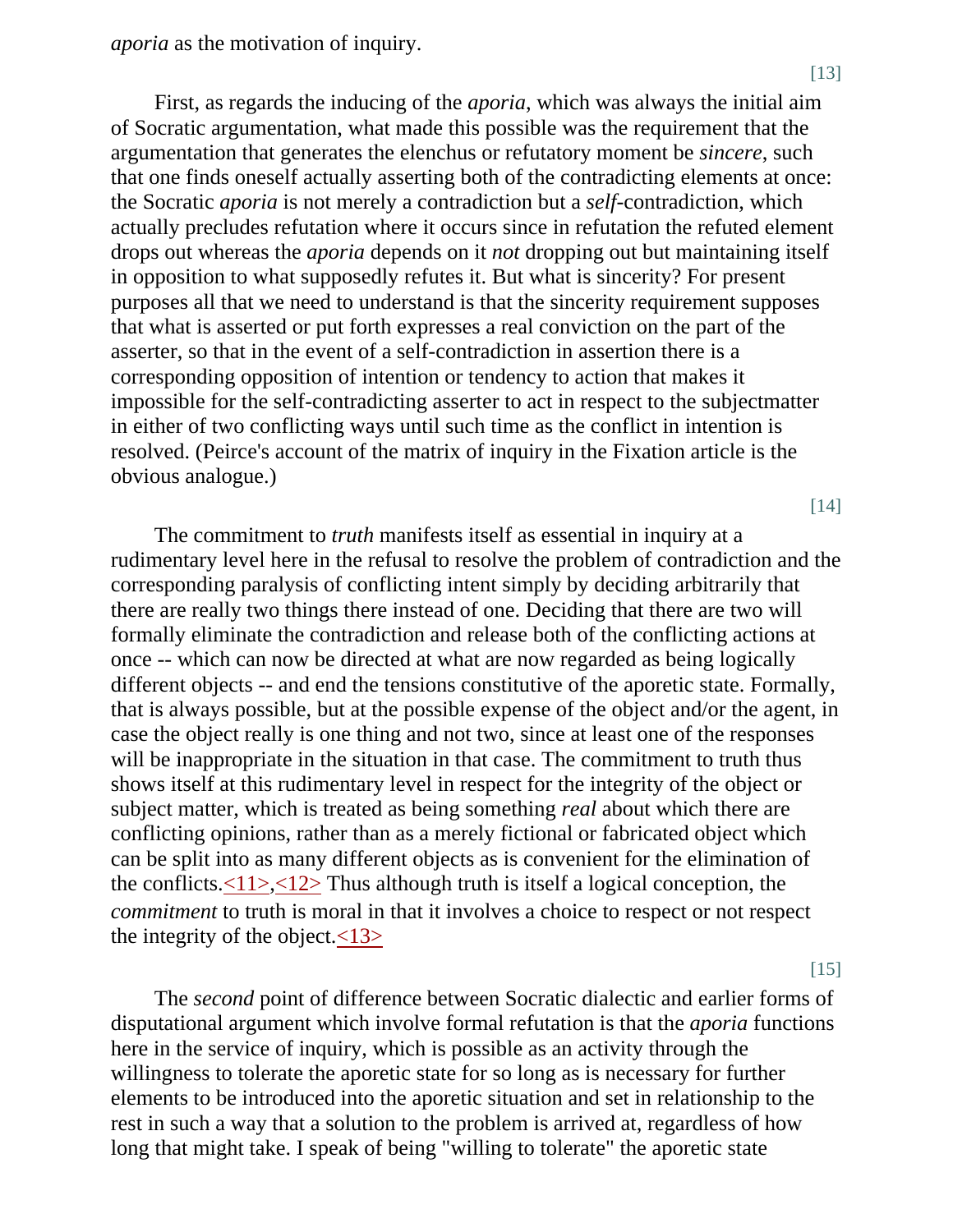because there is often a choice about this, and as Plato's dramas of dialectic frequently underscore, people are sometimes not at all happy about being brought into the aporetic condition and are not eager to stay in it unless, like Socrates, they have come to regard the life of inquiry as a normal form of human life. It is of course possible to recognize and cultivate the latter, and a good many people take to inquiry naturally, but there are also many who do not and who will readily falsify their own experience and deliberately turn large areas of their life into fiction in order to eliminate arbitrarily the uncomfortable self-contradictions of *aporia* when it threatens to arise. It is not accidental that traditions of inquiry are called "disciplines", given the many ways in which the discomforts of sustained and truly honest inquiry can be and are avoided.

[16]

 Inquiry *is aporia* protracted in time, enabling articulation, structuring, and restructuring as new elements are introduced into the reflective situation and arranged and rearranged until such time as, finally, the contradictions that sustain it as aporetic disappear and the *aporia* and therefore the inquiry ends as a solution. Inquiry thus begins with sincerity in self-contradicted assertion which, as the *aporia* is sustained in time, passes over into and becomes indistinguishable from respect for the integrity of the subject-matter, toleration of it in those respects in which it is frustrating, and confidence or trust in its potentiality for finally being made intelligible. Sincerity, integrity, toleration, trust: these are moral conceptions. Thus it is the moral character of inquiry -- the *moral norms* of inquiry -- that makes it *existentially* possible for inquiry to occur and the *aporia* to take on *logical* structure, the latter being constituted by the *logical norms* governing the predicative and referential structure of the process, which is explicated by Peirce in terms of sign typology and inference structures construed semiotically. The distinctively logical norms are thus posterior to the moral norms, which provide the existential frame within which the former -- the logical relationships -- can be articulated.

#### III

 $[17]$ 

 The natural development of the Socratic tradition is in the direction of a general theory of inquiry -- as distinct from a theory of knowledge -- which will have (at least) two major levels, corresponding to the dependence of the logical level on the moral level. The "upper" or logical level will include, first, a general theory of predication and reference, which Peirce developed as a philosophical grammar of signs: an account of various sign types (e.g. iconic, indexical, symbolic), their properties and functions, and their combinatory possibilities in the context of inference; and, second, a classification of argument/inference types. The second, which Peirce calls "critical logic" and of course developed extensively, was not developed in antiquity until Aristotle. But the first, corresponding to Peirce's philosophical grammar, is abundantly discussed in the Platonic dialogues in one way and another. Thus, for example, there is the marvelously sophisticated discussion of the problematics of names (both proper and general) and the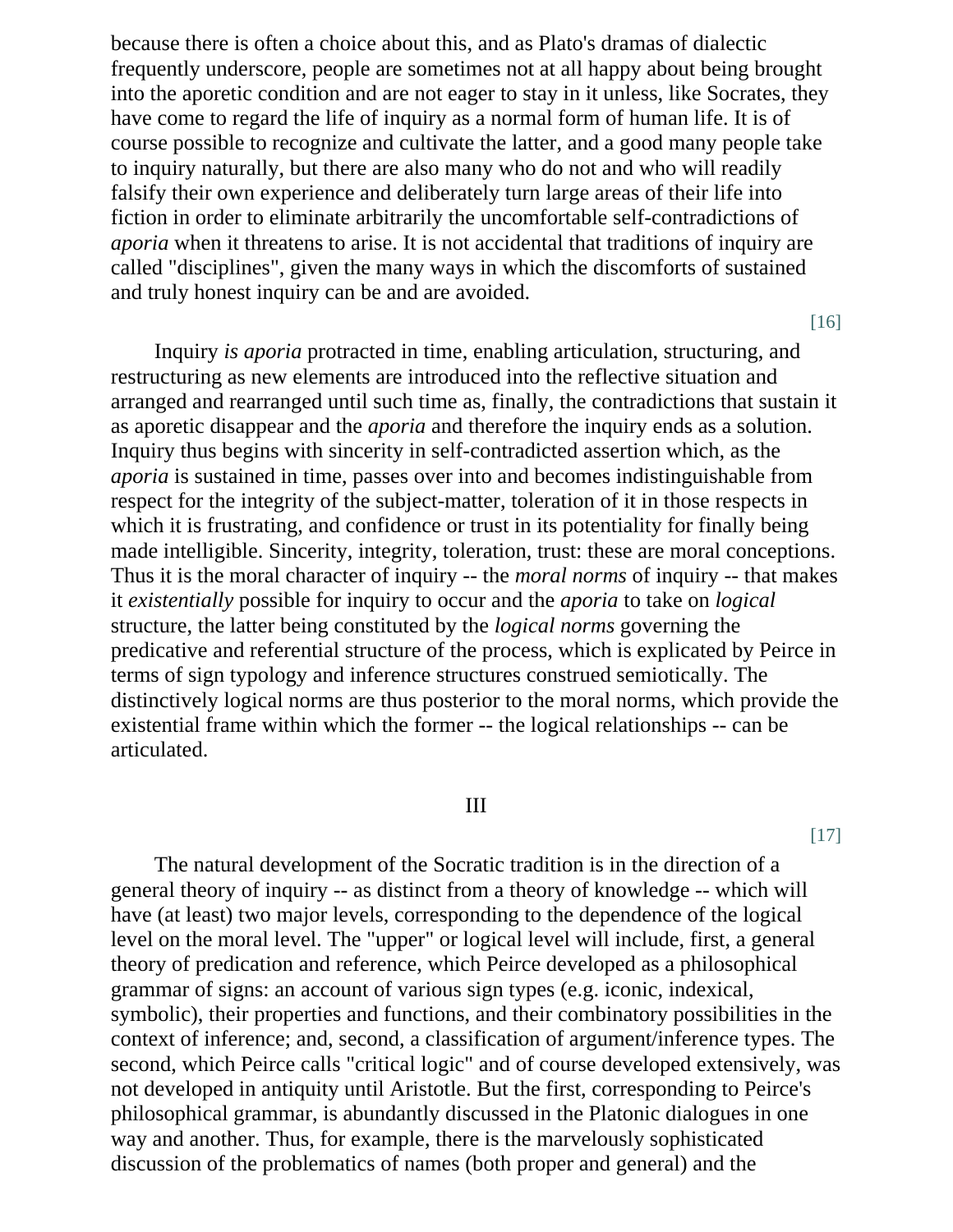relationship of predicates (rhemata) and names (onomata) in the *Cratylus*, and of the problematics of reference and predication in the context of assertion (knowledge claims) in the *Theaetetus*. But any place in the dialogues where the function of ideal form or predicative content is under discussion -- any discussion of the so-called "theory of forms" -- is pertinent, as is any place where the nature of *psyche* is being characterized, including the theory of the tri-partite *psyche,* since *psyche* is semiosis. For example, the three-way distinction of the principles of the psyche as *logos*, *thumos*, and *epithumia* correlates roughly with various of Peirce's trichotomies based on the categorial distinctions of 3rdness, 2ndness, and 1stness (e.g. the symbol-index-icon distinction, in some contexts), and the theory of the well-ordered *psyche* and the various degenerate forms can be interpreted as perfected and degenerate forms of communication or thinking in general, as analyzed semiotically.

 The second and more basic level of theoretical development is concerned with the aporetic structure of inquiry, which is constituted by the conformity to norms functioning to sustain *aporia* in its protracted form as required for the purposes of inquiry, thus providing a special environment within which the logical conceptions develop and function. Since these norms, being pre-logical, are moral in type the discussion and development of them takes the form of considerations pertaining to inquiry as a form of life. In the Platonic dialogues this is the concern of all of those dialogues which deal with the nature of Sophism as a practice, with methodic strategies that go beyond the Socratic core of dialectic as protracted *aporia*, with the possibilities of rhetoric, with the question of the relationship of poetry to philosophy, and with the relationship of the inquiring life to other forms and aspects of human life generally. In Peirce, discussion of these matters is diffused throughout his work since his own understanding of science as a form of life was a commonplace in the household of his youth and it informs his understanding of the nature of science and reasoning generally and pervasively. But "The Fixation of Belief" (and its companion paper on the clarification of ideas) is especially concerned with it in virtue of his aim there of establishing an understanding of the way in which the sciences are based on the appeal to *experience* as regards acceptance of claimed results. Since the sciences are social collaborations, the protracted *aporia* of inquiry must allow for what is required if agreement of all concerned as participants in the *aporia* is to be freely reached, and of course the pragmatic maxim provides the specification of the commonly available steps to be taken to establish the interaction with the subject-matter which is required if it is to have its say-so in the matter, as it were. But as we will see shortly, implicit in this as well are norms of communicational participation and interaction which are constitutive of the procedural structures that maintain the basic aporetic aspect of inquiry and are logically prior to the logical norms that regulate its content.

## IV

Formalism in logic and philosophy of science can be regarded as the approach

[19]

[18]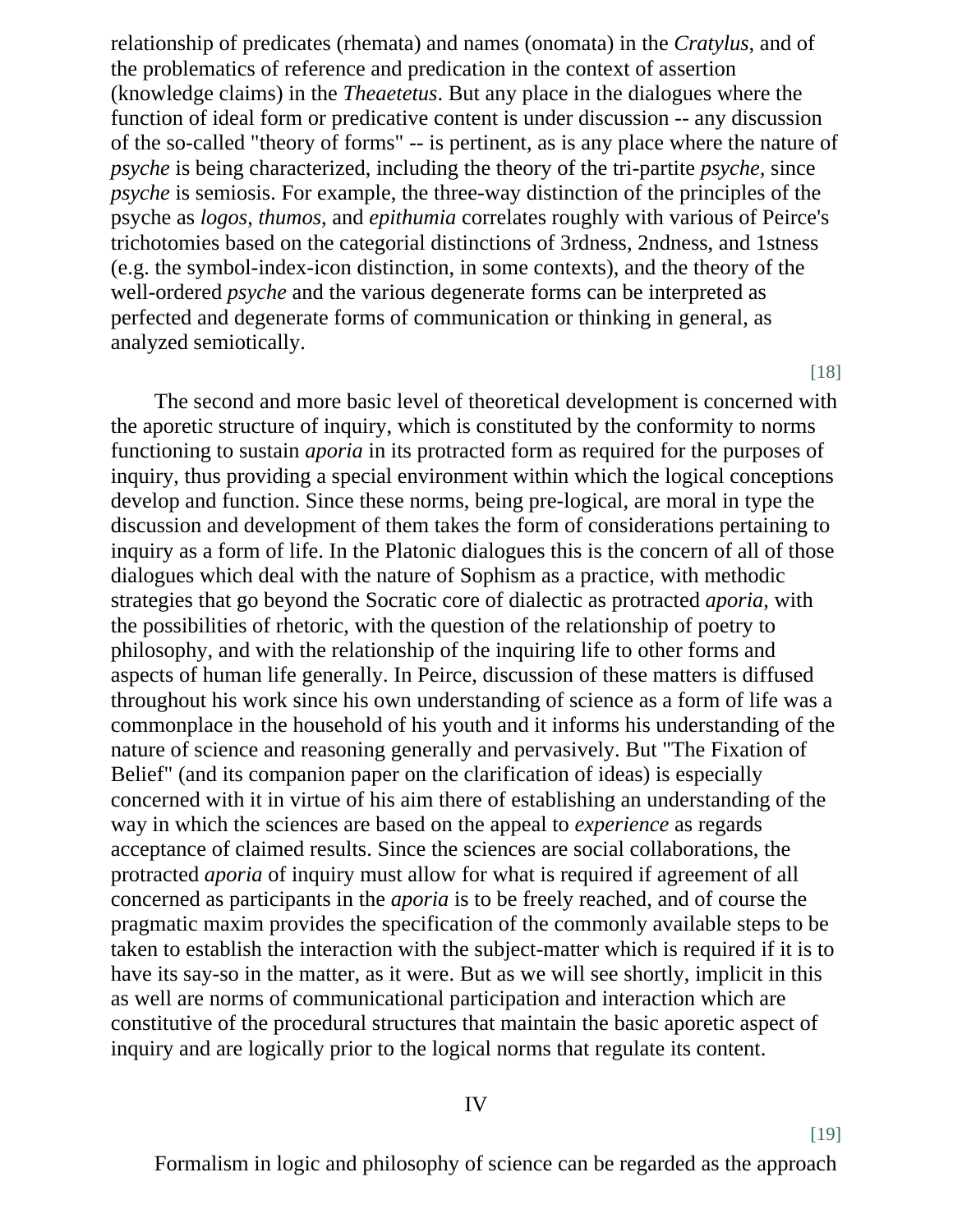that regards the logical norms of inquiry as self-sufficient, whereas in the Socratic tradition to which Peirce belongs the moral norms, which govern the aporetic aspect of inquiry, are equally important and, in a certain sense, prior. (This is what Peirce has in mind when he says that logic presupposes ethics, I believe.) The reason the currently prevailing view of the task of philosophy of science cannot provide a plausible account of why inquiry in the hard sciences is successful is that the epistemological approach attempts to account for scientific activity in terms of logical norms alone and thus attempts to rationally reconstruct the process of acceptance of results in terms of methods of inference. But the way acceptance actually works belies that; for it is something that simply occurs when the *aporia* in fact ceases to obtain, which happens whenever inquirers are in fact satisfied regardless of the formally specifiable strength of the argument. To suppose that this betokens the irrational or the a-rational or warrants drawing a sceptical conclusion from it is a mistake, based on a misunderstanding of what rationality is. I will now sketch out briefly the Peircean alternative to this to illustrate the difference it makes if this approach is taken rather than the usual epistemological approach.

<span id="page-9-0"></span> From the Peircean point of view we begin by regarding the sciences as communicational communities whose members share a commitment to finding out about something cooperatively, and we think of this primarily from the point of view of the scientific inquirers as such, who are always -- that is, ideally - attempting to do what they can to promote a common acceptance of findings which will accumulate, notwithstanding the occasional setbacks when some part of what has accumulated has to be jettisoned. What makes the findings accumulate is that only those findings which actually come to be used in the ongoing course of inquiry count as accepted[.<14>](#page-15-0) Scientific findings are not accepted because somebody says "This is acceptable", much less because somebody says "I accept this," regardless of who says it on what occasion or from what office. They are just accepted or not, and the only way we can tell if they are accepted is by finding out whether or not they actually function in the relevant intellectual community as premises or presuppositions used in further inquiry. What begins as a putative finding, presented as a conclusion argued for in a claim publicly made, becomes a premise or presupposition taken for granted in subsequent claims made by others: that is, insofar as this has obtained, acceptance has occurred, and of course it may be accepted only in part or only by a part of the relevant community of inquirers or only for a short-lived period. On the other hand, it can of course be thoroughly, widely, and permanently accepted -- apparently permanent, that is. (Or it can be ignored or be abused in various ways, such as by bowdlerization, obfuscation, misrepresentation for the purposes of plagiarizing it, being construed in the worst possible sense, and so forth.) The important point is, though, that there are no logical criteria according to the satisfaction of which acceptance occurs or fails to occur.

 What is the use, then, of logic and the attempt to be rational by presenting and insisting upon reasons and evidence? Well, it is just what it seems to be, apart from

[21]

[20]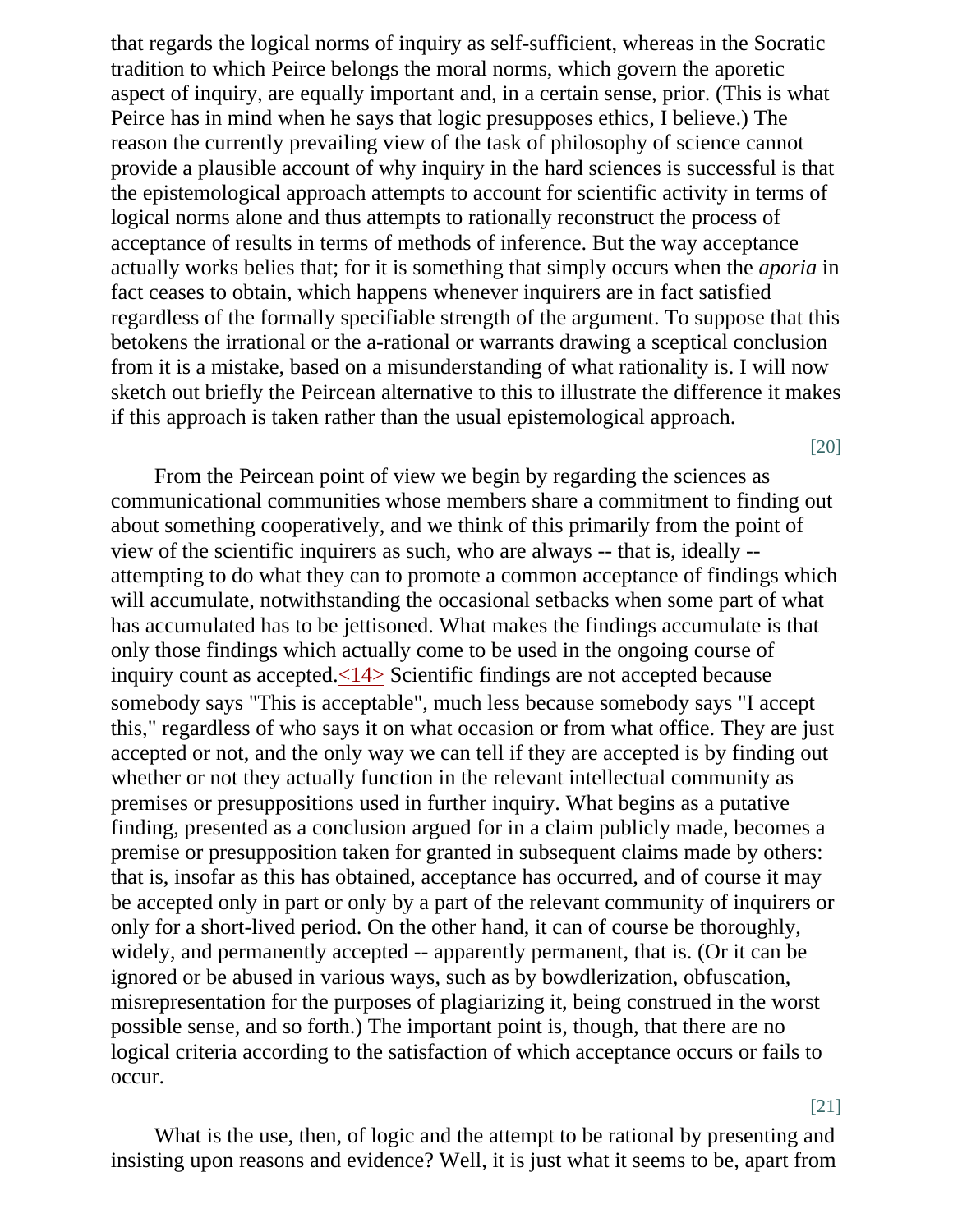the bogus task of providing arbitrarily appointed or self-appointed pseudo-authorities with bogus entitlements for justifying or certifying or validating knowledge claims as such, as if from the "magisterial" or "authoritative" or god's-eye view. I need not go into detail here to repeat the obvious about why we relate things as premises to conclusions and set them within the context of other things taken for granted or assumed or hypothesized or whatever, with the aim of building increasingly sophisticated cognitive maps of the subject-matter in which the inquiry is grounded through the beliefs that generate the *aporia* that makes such inquiry possible to begin with. The important point here is rather that logical criteria do not govern acceptance but function rather within inquiry as critical controls on the discourse that occurs therein, affecting acceptance indirectly, of course, and in a myriad of ways, but never themselves wholly determining it because acceptance is always conditioned also by satisfaction of the moral norms governing communication practices, which make it possible for claims to be made and to be subject to challenge.

 Now, the philosopher of science is not in position *ex officio* to judge any substantive claim in a field of inquiry except insofar as he or she is also a participant in that field on par logically with other researchers into that subject matter. There is no god's eye position from without or from above which the philosopher of science can take as regards the assessment of the substantive research claims of the participants. What the philosopher as such can have something to say about, though, is the extent to which and the way in which rationality characterizes the research conduct in the field in question. And when the rationality of a field of inquiry comes into question there are two importantly different places to look. One is to the inferential -- or, more generally, logical - practices of the practitioners of the field, which may be facilitated by sophisticated inferential and representational practices, logically controlled, or which may be vitiated or even corrupted to a greater or lesser degree by entrenched but unsound inferential practices. Important assessment of the intellectual health of a given field could sometimes be provided on the basis of these considerations alone, but this is only half of what needs to be understood. The other place to look is to the communicational practices in the field, especially but not exclusively the formal publication practices, to determine whether or not there is in fact a healthy communicational community of inquiry, in which researchers are enabled to make responsible claims to their peers -- meaning anyone to whom researchers are directly (if only implicitly) addressing their claims when they are attempting to establish something in a given field  $\langle 15 \rangle$  -- and are enabled to critically challenge claims made by peers and to respond to critical peer challenges, whether in rebuttal or in admission of error.

[23]

[22]

<span id="page-10-0"></span> To say which of these two factors of critical control -- the logical and the moral -- is the more important serves no useful purpose, so far as I can see, but it is important to understand that the quality of both is important for the assessment of the rationality of the field of inquiry in question. Why? From the Peircean point of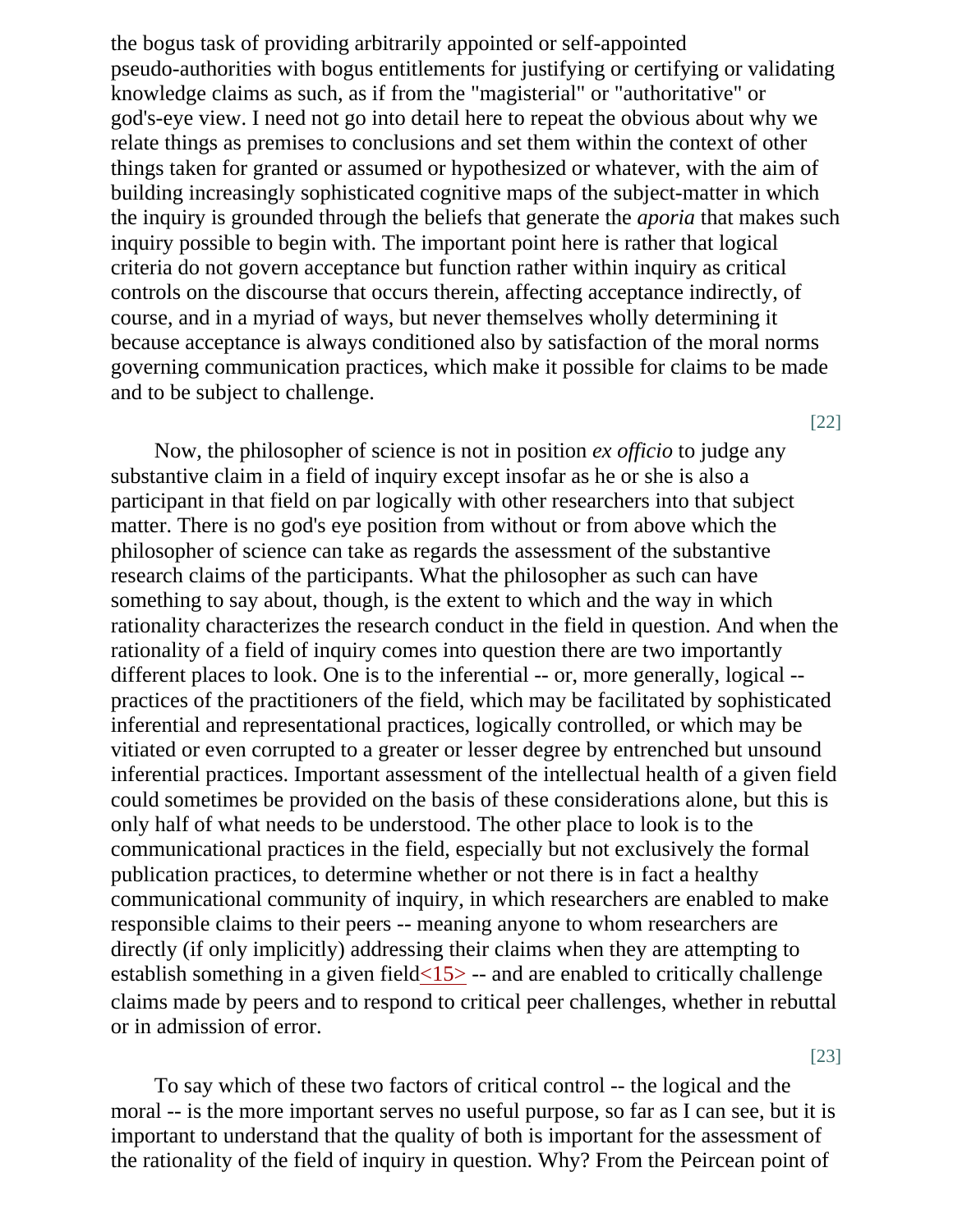view, the answer is roughly as follows. The critical control of inquiry is always ultimately for the purpose of enabling the subject-matter of inquiry -- the object - to interact with the inquirer(s) in such a way that the subject-matter itself is the "brute" decisive factor in establishing acceptance of conclusions about it (in "fixing belief" about it, as Peirce phrases it in the classic article on the topic). The pragmatic maxim -- which functions on the logical rather than the moral level of inquiry -- is designed to encourage the specification of methods of effective access to the subject-matter or object, such that genuine interaction with it can occur which will have the effect of allowing the object to literally impress its form on the perceiver in such a way that its reality has been effectively accommodated by the inquirer. But scientific inquiry aims at developing a cooperative understanding of the object on the part of as many people as are interested in joining in the effort, because with each additional member of the community every other member is potentially empowered further by the possibility of that person providing to the rest yet another and complementary understanding of it, from yet another perspective on it. This is possible, though, only to the extent that there is unrestricted access both to the subject-matter AND to other inquirers into the same subject matter, and this access is used skillfully and appropriately. Wherever there is a communicational practice or a professional attitude which discourages this or where there is a failure of a practice that is needed for this purpose, there is reason to think that the overall understanding of the subject matter is affected adversely thereby, even though one may be quite unable to spell out precisely what difference it makes.

Let me return in this connection to the sincerity factor, mentioned earlier as a value at the basis of the *aporia* itself which makes inquiry possible, so that I can point out briefly just how important that one moral factor can be. In a science, everything said about the subject-matter in a publication which one expects others to take seriously should be said responsibly and sincerely, which is to say that lying, misdirection, evasion, waffling, fudging, and other forms of deliberate or tolerated misrepresentation -- in short, any of the many forms of insincerity -- are the most fundamental of all violations of the communicational norms of scientific inquiry. Secrecy is a limitation on science: where secrecy begins science ends, strictly speaking, but that is a limitation on the scope of inclusion of a scientific community, and although necessarily crippling to whatever extent it is practiced, it is not secrecy but rather insincerity -- lying in its most general form -- that degrades and tends to kill science by poisoning it insofar as it enters into it effectively. Why? Because no real subject-matter of any importance can be understood from the perspective of a single person -- reality has facets -- but is essentially a matter of the coordination of multiple perspectives on the same thing, and lying introduces pseudo-perspectives that tend toward defeating attempts within a scientific community to establish a coherent coordination of the perspectives available at a given time, thus deracinating inquiry by destroying the integrity of its connection with its subject-matter as its ultimate source of control.

[24]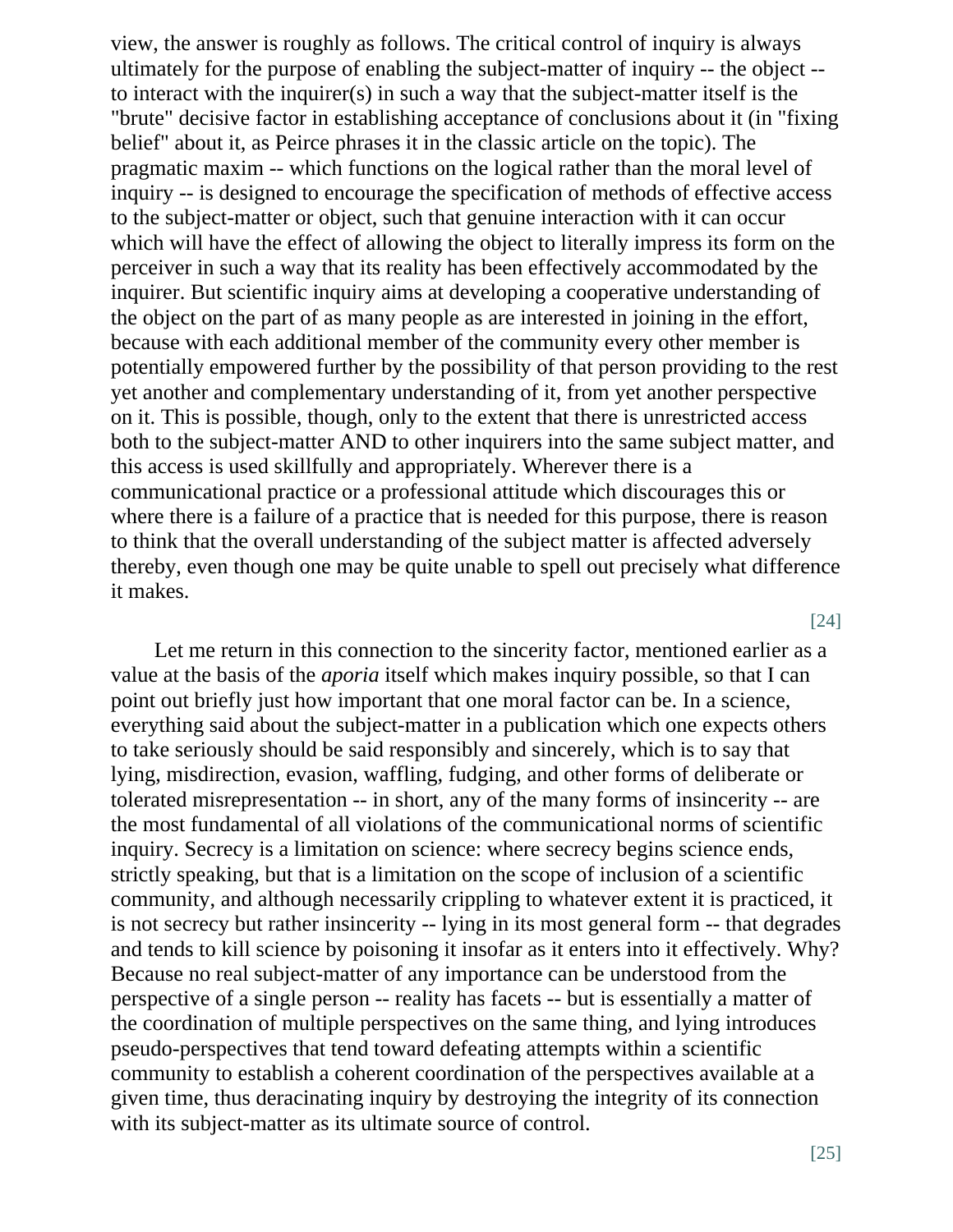Although this barely scratches the surface of the pre-logical moral considerations at the basis of inquiry, it is enough to suggest how the Peircean philosopher of science might attempt to account for the success of some fields in the sciences, namely, by claiming that in addition to exhibiting a reasonably high degree of conformity to logical norms in the *content* of its publications and other communications, such fields also will exhibit in their communicational practices - both in general and especially as regards formal publication -- conformity to communicational norms that are conducive to encouraging and enabling access by all concerned to the means both of making formal claims of findings to their peers and of responding critically to claims made where criticism seems to be justified.

[26]

 Now, whether this thesis about the reasons for the overall success of inquiry in a given field is true or not is a matter of fact. To investigate the truth of it would require the development of a hypothesis about the ideal moral code of communicational enablement and control that one would expect to find in a flourishing intellectual enterprise, along with reasons as to why one would have such an expectation. This may sound more daunting than it actually is, though, if the function of such a moral code is not borne in mind: to enable and encourage access to and critical control of the ongoing process of developing and articulating the structure of elements which are under the control of the logical norms of inquiry. The reason it should not be especially difficult to do this is that the appeal would be primarily to considerations which are already familiar to all of us through our daily practices of intellectual life, regardless of what our special field might be, and the method used to develop it would be the Socratic method of reminder and peer criticism.

## **NOTES**

<span id="page-12-0"></span>[<1>](#page-0-0) This paper first appeared, somewhat abbreviated, as the Presidential Address at the December 28, 1999 meeting of the Charles S. Peirce Society in Boston, Massachusetts in conjunction with the annual meeting of the Eastern Division of the American Philosophical Association.

<span id="page-12-1"></span>[<2>](#page-0-1) I know of no basis in Peirce's writings for imputing a conscious allegiance to such a tradition. He does in later life come to an appreciation of Plato which seems absent earlier: for example, he acknowledges that Aristotelianism can fairly be regarded as a species of Platonism, after first remarking that his own philosophy is a species of Aristotelianism, and he remarks of his pragmatism that "Socrates bathed in these waters". But my interpretation is not based on occasional comments of that sort.

<span id="page-12-2"></span>[<3>](#page-0-2) This first occurred to me in connection with Dewey many years ago and I am still inclined to think of it in terms of the pragmatist tradition generally, but to put it in these terms would require a commonly understood conception of what pragmatism is, and that is too much in dispute at present for that to be feasible in a short paper. It is possible, though, that a well developed conception of the Socratic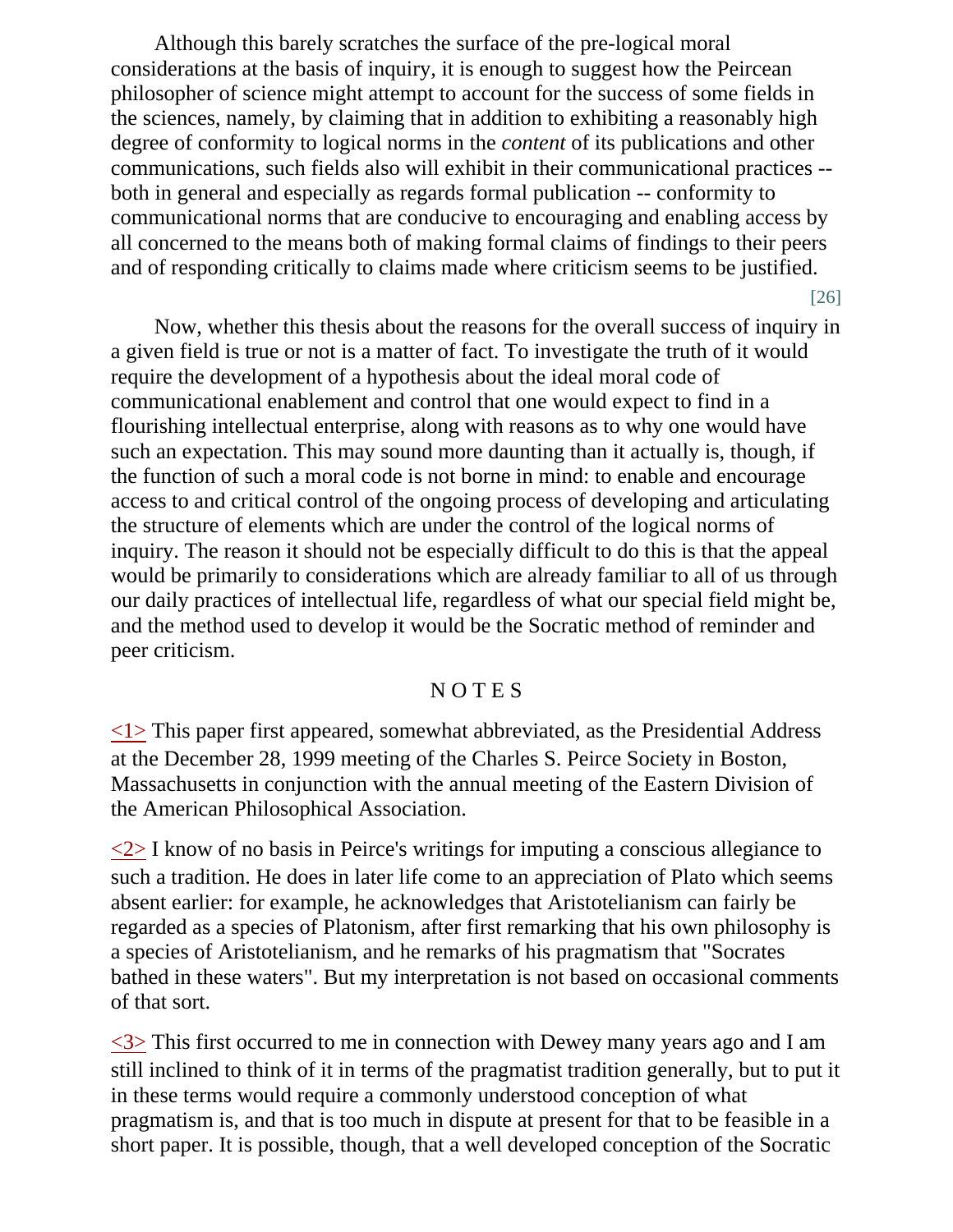tradition might in due time make it possible to conceive the pragmatist tradition more effectively.

<span id="page-13-0"></span> $\langle 4 \rangle$  A copy of Jeff Kasser's paper is available on-line at the Peirce Arisbe website: http://www.door.net/arisbe/menu/library/aboutcsp/kasser/psychol.htm

<span id="page-13-1"></span> $\langle 5 \rangle$  It is true that the sign relation, which is basic in Peirce's semiotical logic, is a generalization of the conception of the functional role of the syllogistic middle term, and the Aristotelian *dictum de omni* is a kind of foreshadowing of that generalization. But Peirce's logic cannot be understood in a purely formalistic way alone.

# <span id="page-13-2"></span>[<6>](#page-2-0) *Apology* 21d. . . . *oun ouk oida, oud' oiomai*.

<span id="page-13-3"></span>[<7>](#page-2-1) From the moral point of view, the Socratic tradition is based on a diagnosis of what Aristotle later referred to as the "tragic flaw" -- the fault line, as it were -- in the character of the doomed heroic figures in the Greek tragedies, which the Greeks commonly identified as being the arrogance associated with the moral, legal, and religious crime of *hubris*, which is essentially the refusal to recognize limits in action. By the time Plato was writing, shortly after the Pelopponesian war, which was marked by lunacies of Athenian *hubris* from beginning to end, the recognition of the flaw as especially problematic in Greek life generally was a commonplace, as was the understanding of it as involving a confusion of the human and the divine. Thus the Socratic logical tradition was originally driven at least in part by the aim of diagnosing the confusion in human self-understanding which set the Greeks on paths of self-destruction again and again, and of providing a kind of therapeutic solution for it. The inducement of the dialectical *aporia* is described as having purgative value, for example, and the use of medical comparisons in connection with dialectic is extensive. We cannot pursue that aspect of it here, though.

<span id="page-13-4"></span> $\langle 8 \rangle$  For our purposes, the significance of the religious background -- the story about the Delphic Oracle and Socrates' interpretation of this as a vocational call - lies in the invocation of the god Apollo in particular, who was the god most closely associated with the virtue of self-control (sôphrosunê, temperance, moderation, sanity). The Apollonian dictum "Know thyself" was commonly understood to mean "Remember that you are only human, not a god!"

<span id="page-13-5"></span>[<9>](#page-5-0) Aristotle seems never to have understood what Socrates was doing, as Plato presents him, which shows most obviously in the difference between Socrates' robust conception of dialectic and the feeble and relatively trivial analogue of that as it appears in Aristotle. The root of their difference was in the logical wedge which Aristotle introduced by distinguishing *epistêmê* from *technê*. In Socratic-Platonic usage *"epistêmê"* expresses a craft conception of knowledge, and *epistêmê* and *technê* have the same logical grammar, whereas in Aristotle craft is relegated to an inferior status because it involves production. This makes it impossible for the virtues to be treated as crafts, and thus disconnects *sophia* from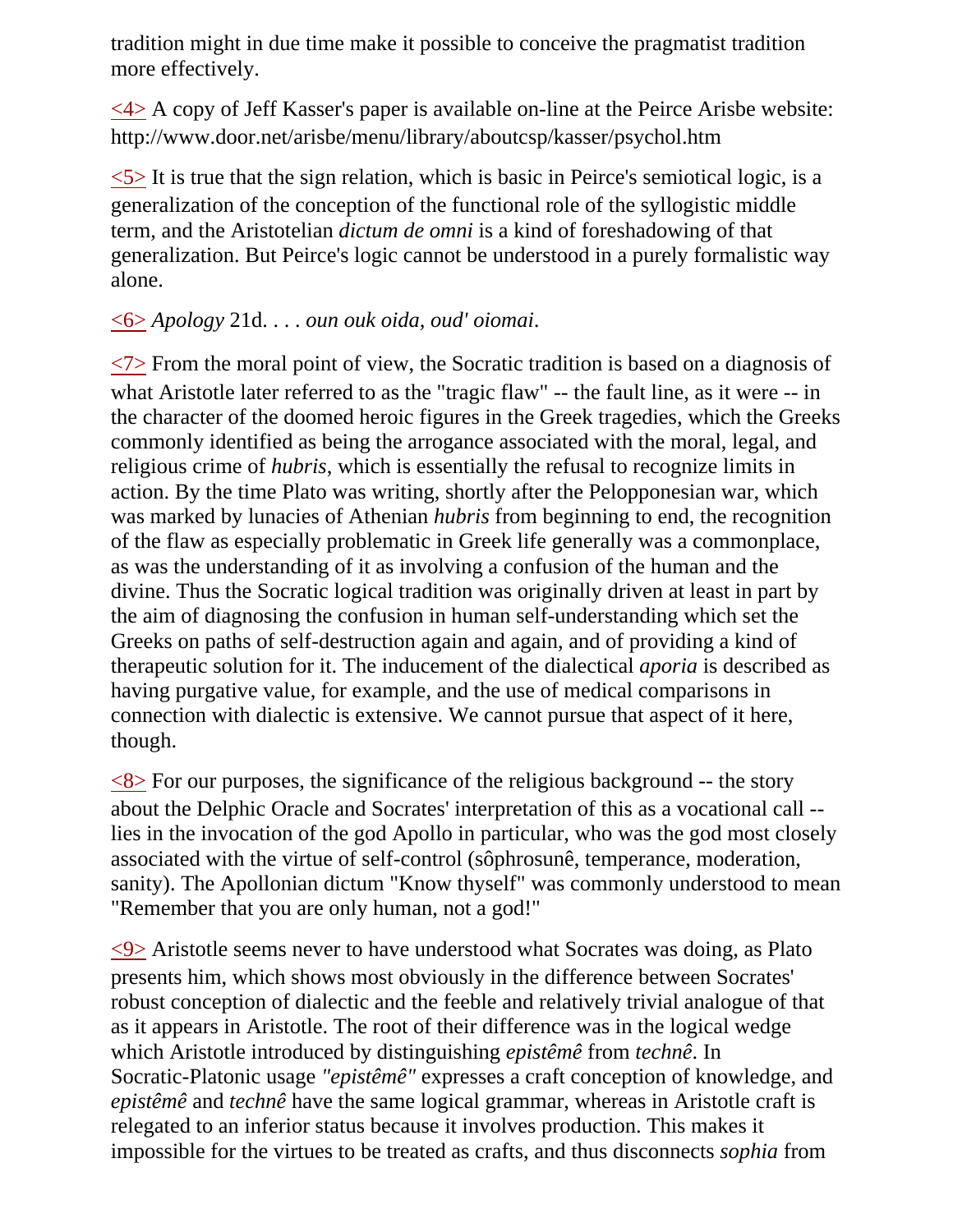*technê*, too. *Epistêmê* is associated primarily with formally (syllogistically) structured understanding rather than regarded as a know how of argumentation, and *sophia* is identified with *epistêmê* plus *nous* (intuition of the truth of first premises). Thus begins the tradition of conceiving science as the systematically arranged product of inquiry rather than the critically controlled process of inquiry, and with that the implicit canonization of epistemologically conceived theory of understanding, which is concerned with the principles of assessment of putative products of inquiry to ascertain whether or not they truly deserve treatment as being knowledge in virtue of their method of derivation. Currently prevailing philosophy of science is still firmly in this camp, which became extraordinarily well-entrenched academically in the U.S. during the 30's and 40's. That Peircean philosophy of science is concerned primarily with science as *process* rather than *product* seems clear enough and justifies the turn to the Socratic tradition for an understanding of his approach. However, it should also be noted that the issue is complicated by Peirce's insistence in the 1890's on the importance of not conflating theory and practice.

<span id="page-14-0"></span> $\langle 10 \rangle$  The Sophists were probably also indebted to these same argument traditions to some extent, but their more fundamental debt was to the poetic/rhapsodic tradition. Socrates' relation to the Sophist tradition (as well as the poetic tradition) is of the first importance, but it is both too subtle and too complex to discuss here.

<span id="page-14-1"></span> $\langle 11 \rangle$  "The feeling which gives rise to any method of fixing belief is a dissatisfaction at two repugnant propositions. But here already is a vague concession that there is some one thing which a proposition should represent. Nobody, therefore, can really doubt that there are realities, or, if he did, doubt would not be a source of dissatisfaction." (CP 5.384)

<span id="page-14-2"></span>[<12>](#page-6-0) Classical Scepticism, whether in the Pyrrhonian or the Academic tradition, was based on something very like the Socratic *aporia* and almost certainly has its ancestry there rather than in the scepticism of the Sophists. The Sceptics, though, did not seek to overcome the *aporia* through subsequent inquiry (or did not believe that it could be overcome) and prized instead the "peace of mind" or *ataraxia* ("unperturbedness") which the "suspense of judgment" could supposedly induce. This result surely required something more than the *aporia* itself could provide, though, since the people whom Socrates himself "numbed" with his "torpedo fish" technique did not respond as if tranquilized by it. But however that may be, in cultivating the *aporia* at all, classical scepticism assumed truth, albeit unknowable truth, which is importantly different from the contemporary scepticism which simply dispenses with the idea of truth. This latter view aligns scepticism about science with the Sophist tradition rather than with classical Scepticism.

<span id="page-14-3"></span> $\langle 13 \rangle$  The moral import of this will be more clear, perhaps, if you consider an example where the object or subject-matter is a person or persons whom one finds oneself unable to understand because of responses which are seemingly evidential of inconsistent properties of their thinking: think of how easy it is to dismiss someone's intelligence by this sort of *ad hoc* logical bifurcation, which leaves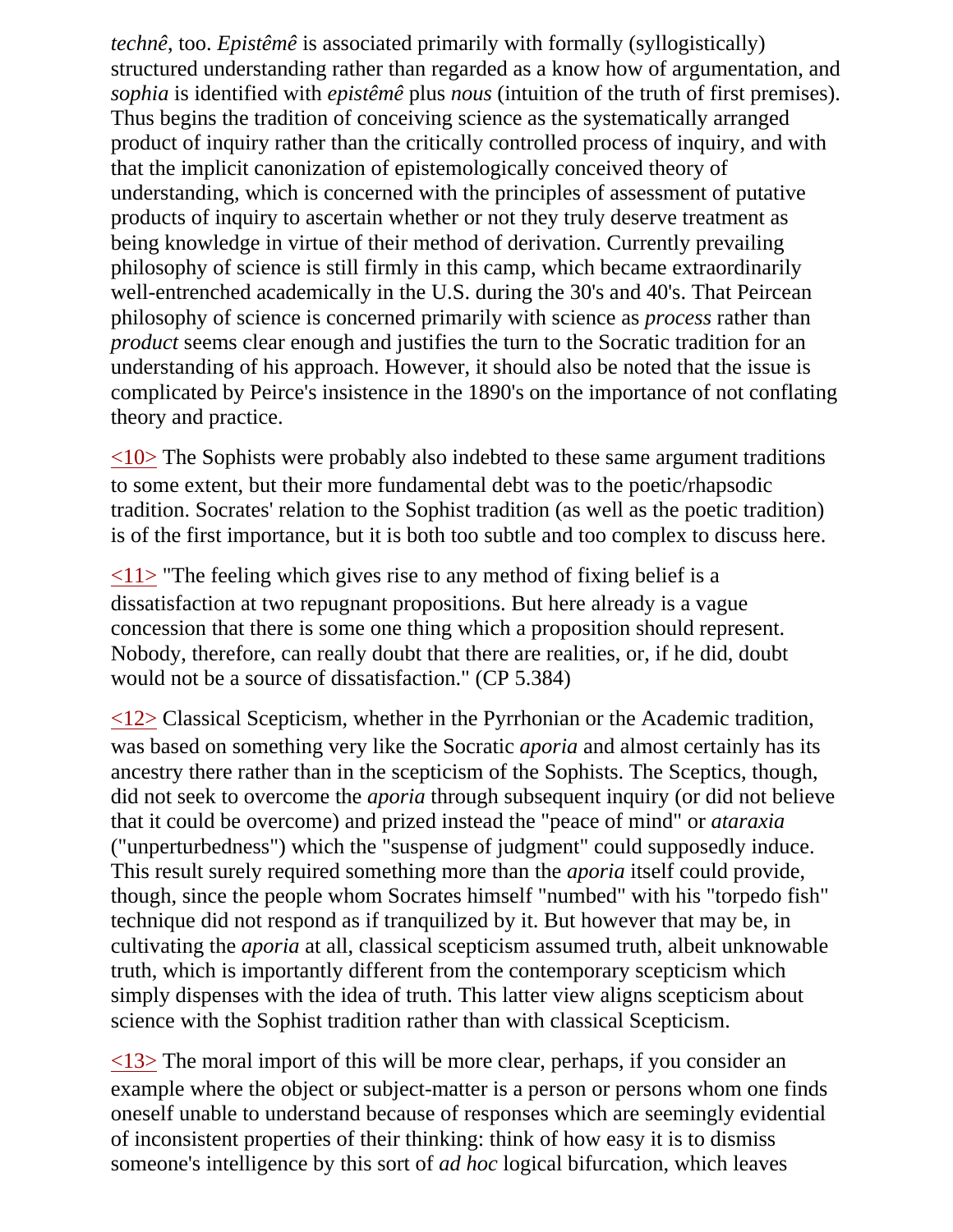nothing to be explained. Cognitive practices in connection with morally neutral subject matter take on moral import, too, when disagreements with others about the unitary or non-unitary character of shared subject matter start raising questions that need to be resolved.

<span id="page-15-0"></span>[<14>](#page-9-0) Acceptance is the actual embedding of the proposition accepted as a premise or presupposition supporting a further conclusion, the acceptance of which -- if it actually does occur -- embeds the first yet more deeply, and so on. The more deeply embedded the more difficult it becomes to recall what it is that is being taken for granted, but this does not affect the actual logical status of a given proposition: if it did there would be no point in attempting to recover the understanding of what has been taken for granted when something goes wrong and the assumptions responsible are being sought for. Findings also become cumulatively embedded by functioning in the design of increasingly more sophisticated instruments of observation.

<span id="page-15-1"></span>[<15>](#page-10-0) Professional publication is always properly addressed "to whom it may concern", i.e. to others with the same commitments to inquiry into the same subject matter, whoever they may be (some of whom may not yet be born), not to the general public. Any such person implicitly addressed is a peer of the person addressing the claim. This can be explicated further -- there is no space to do it here -- but it should be noted that, strictly speaking, there is no way of identifying a professional peer in a general way other than as someone, X, to whom one's publication is addressed, leaving it to such persons to identify themselves as among the addressees by responding as a peer responds. This is one of the implications of the abandonment of the pretense to the god's eye view. The concept of an intellectual peer and of peer criticism is extraordinarily important for understanding what critical control actually is at the social level, since it reduces entirely to practices of responsible peer criticism. Practices that go under the label of "peer review" in current intellectual life should not, however, be assumed always to be a part of the peer-based critical control system. In fact, these are usually crippled forms of peer criticism at best, and in some fields the term "peer review" is used for practices which are actually attacks on peer-based critical control. I am addressing that topic in other work and cannot pursue it further here, but it is worth remarking that I find almost no traces of philosophical discussion anywhere on the topic of peer review or the rationale of peer criticism, notwithstanding its obvious import for critical control practices, which is surely another symptom of something amiss in philosophy of science as usually conceived at present.

END OF: [Ransdell,](mailto:ransdell.door.net) "Peirce and the Socratic Tradition"

\*